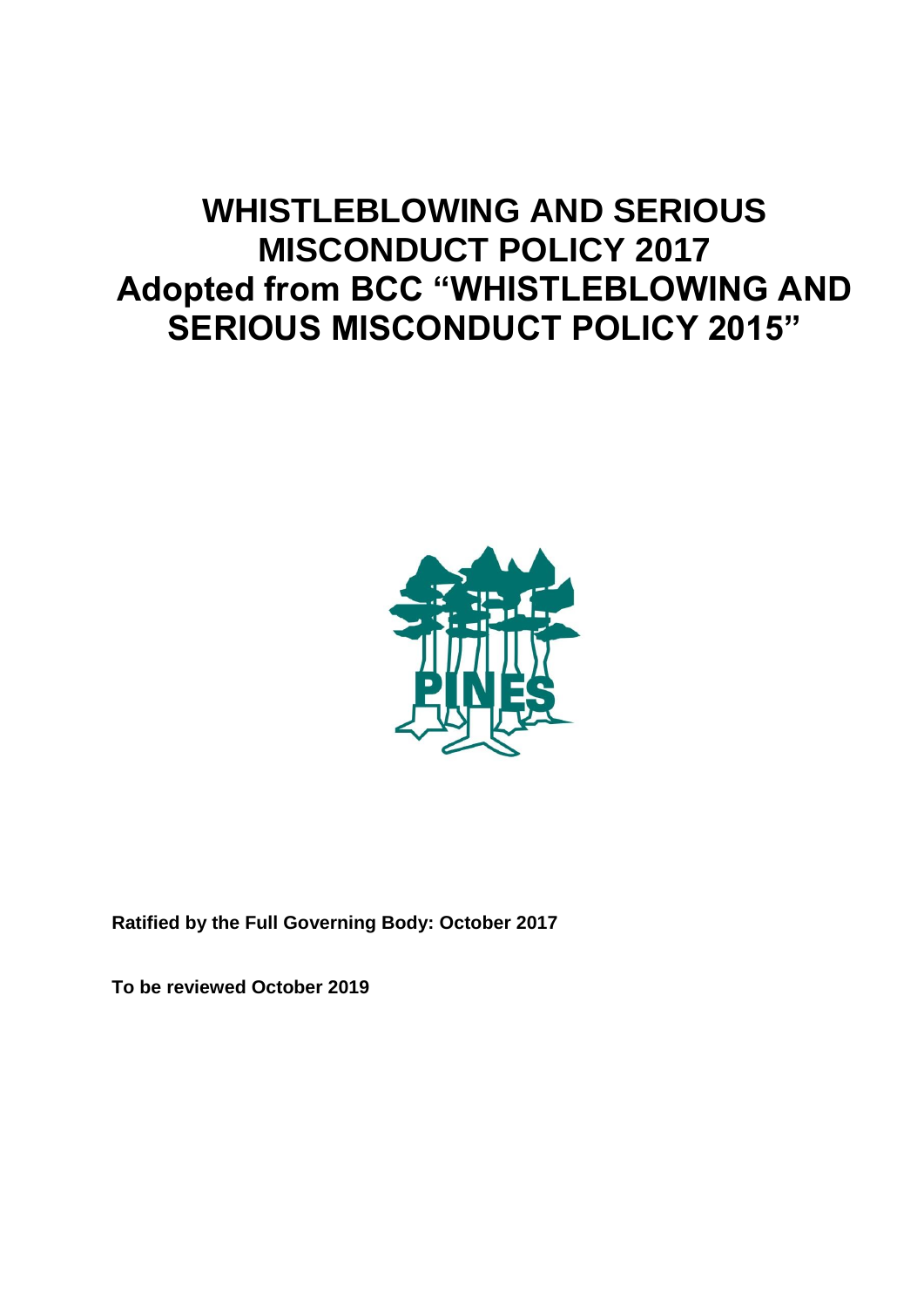## **Contents**

1. Introduction

2. Disclosures made by Birmingham City Council employees, Agency Staff, and any other individuals working for the Council or Schools supported by the Council

- 3. Individuals employed or working in schools
- 4. Foundation and voluntary-aided schools
- 5. Academies/ Sixth Form Colleges / Free schools
- 6. Advice to employees wishing to raise a concern or make a disclosure
- 7. Whistleblowing by members of the public
- 8. How to report an actual or suspected serious wrongdoing
- 9. How will the Council respond to a disclosure.
- 10. Confidentiality and anonymity
- 11. Protecting an employee whistleblower
- 12. Recording and monitoring complaints
- Schedule 1 Nolan Principles

Schedule 2 – Other organisations or bodies a whistleblowing disclosure can be made to.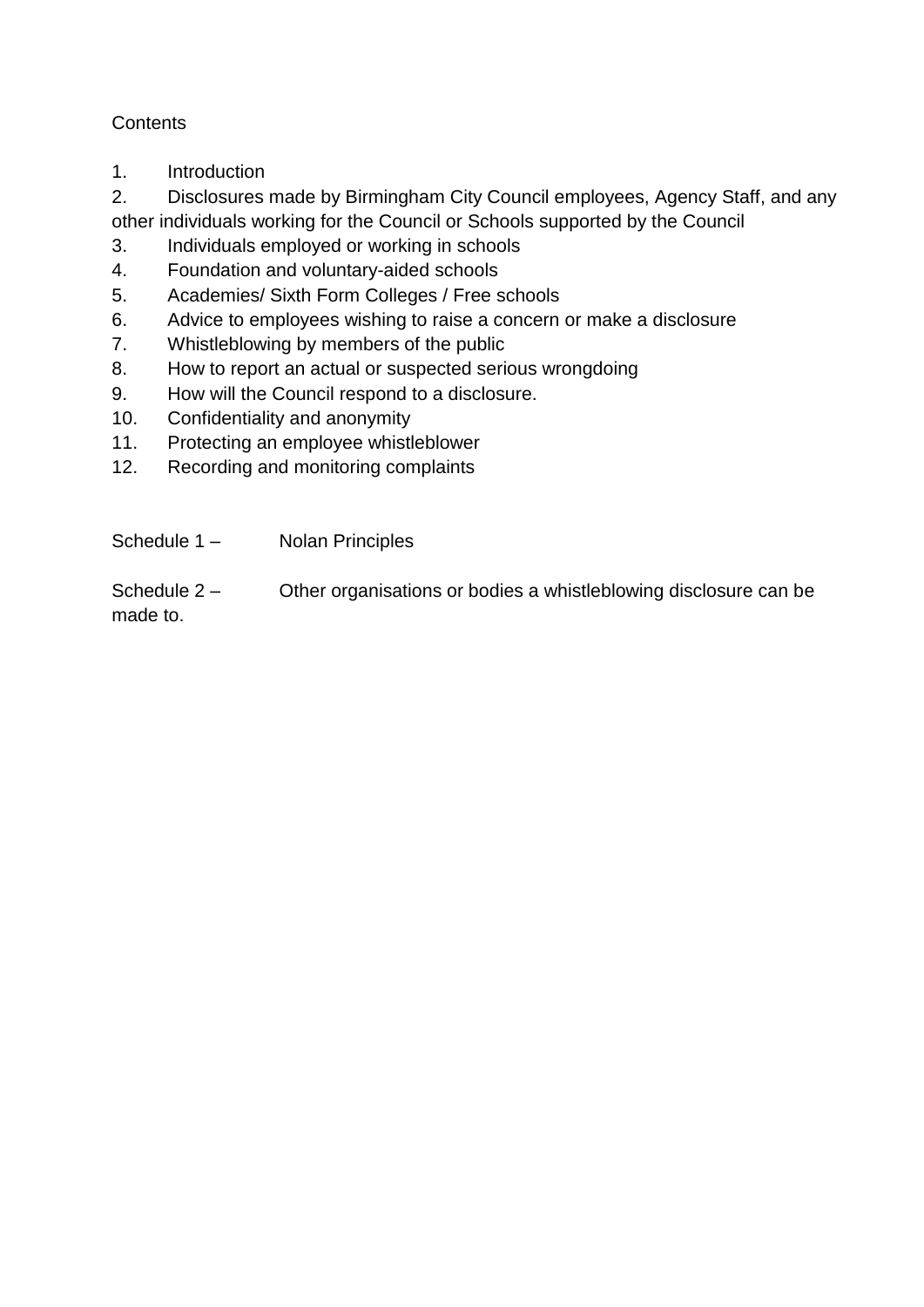### **1. Introduction**

1.1 Birmingham City Council is committed to ensuring that it, and the people working for it, complies with the highest standards of openness, honesty and accountability.

1.2 The term whistleblowing has a specific legal definition, i.e. a disclosure or allegation of serious wrongdoing made by an employee, and a wider public definition, i.e. any disclosure or allegation of serious wrongdoing made by anyone.

1.3 This policy document seeks to cover both disclosures and allegations of serious wrongdoing made by employees and members of the public, and to this end, where this policy makes reference to a whistleblower; it refers to any individual (including Birmingham City Council employees and/or members of the public) who is making a disclosure or allegation of serious wrongdoing.

1.4 Where any individual, irrespective of whether that individual is either a Birmingham City Council employee, a worker for a Council contractor (including seconded council employees) or a member of the public, is aware of any serious wrongdoing, such as:

- breach of a legal obligation;
- any criminal activity, including incitement to commit a criminal act;
- corruption or fraud;
- a miscarriage of justice;
- a danger to the health or safety of any individual or damage to the environment;
- abuse of power or authority;
- failure to comply with professional standards, Council policies or codes of practice/conduct;

committed by or related to the actions of:

- Birmingham City Council employees;
- City Councillors; and/or
- contractors, agency staff, suppliers or consultants of Birmingham City Council in the course of their work for the Council;

and reports it, the Council will investigate any such allegations and, where appropriate, take action. The Council is also committed to preventing any harassment, victimisation or unfair treatment of any person arising from their whistleblowing, and where appropriate, take disciplinary action against any member of staff responsible for such harassment, victimisation or unfair treatment against a whistleblower.

1.5 This policy seeks to set out how the Council will handle and respond to any such allegations, made either by Council staff or members of the public.

1.6 Whilst the whistleblowing legislation offers protection to employees, the Council considers that any such allegations of serious wrongdoing should be investigated, whether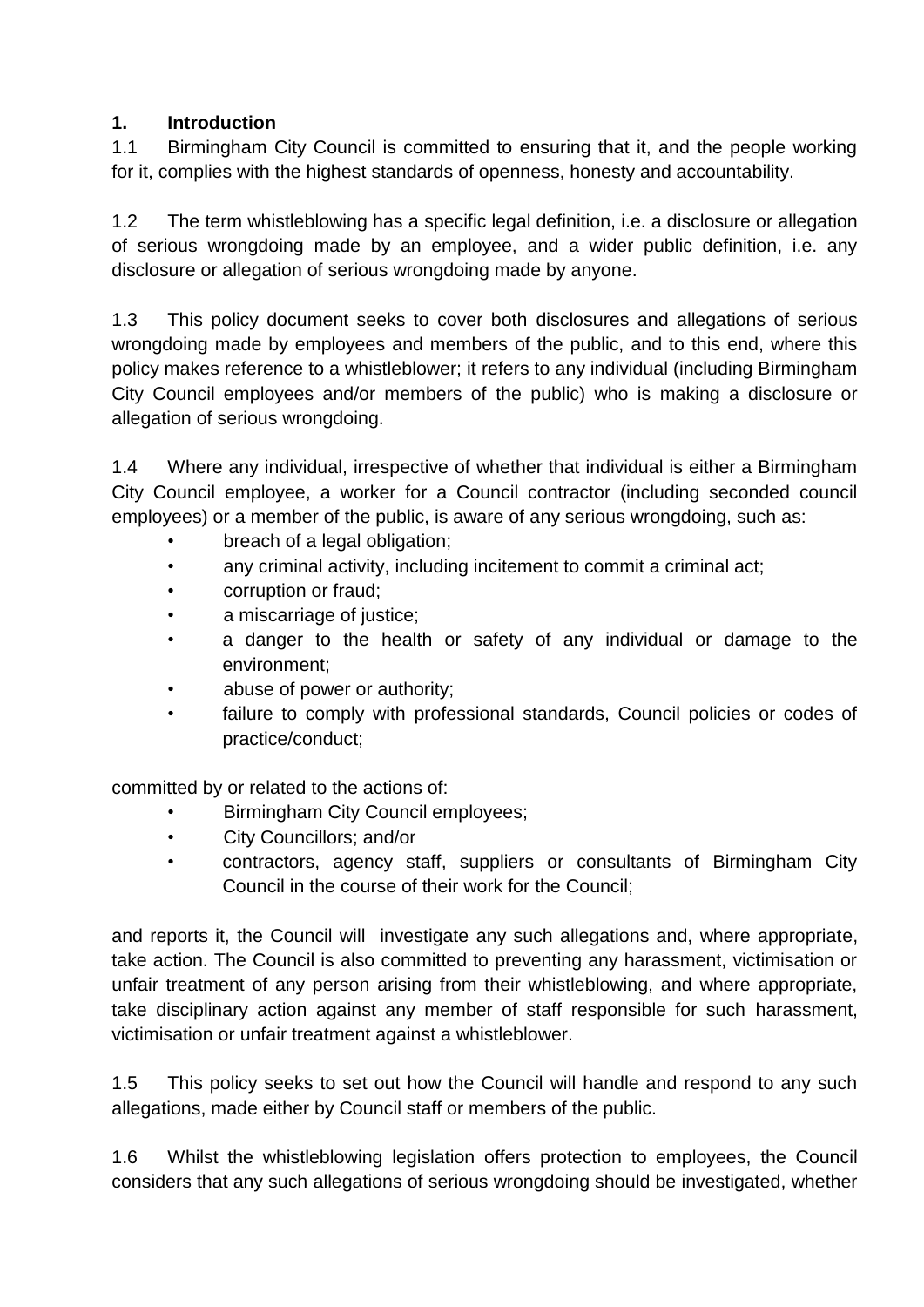they are made by an employee, a user of Birmingham City Council services or any member of the public.

- 1.7 This policy has specific sections relating to:
- a) employees of Birmingham City Council (which include individuals employed in community schools, community special schools, voluntary controlled schools and maintained nursery schools, agency staff and contractors; and
- b) members of the public.
- 1.8 This policy seeks to:
	- a) encourage employees and members of the public and/or their representatives to feel confident in raising concerns or allegations in the public interest about suspected serious wrongdoing in the Council and its services without fear of reprisals or victimisation even where the concern or allegations are not subsequently confirmed by the investigation;
	- b) give a clear message that allegations of serious wrongdoing or impropriety are taken seriously;
	- c) ensure that where the disclosure proves to be well founded, the individuals responsible for such serious wrongdoing will be held accountable for their actions;
	- d) set out what employees and members of the public can expect by way of confidentiality and protection when making a whistleblowing disclosure; and
	- e) identify independent support for employees who wish to make a whistleblowing disclosure (see section 6).
- 1.9 This policy is not designed to be used:
	- a) for raising or reconsideration of matters that come under existing internal Birmingham City Council procedures e.g. Grievance, Disciplinary, Capability, Dignity at Work or Birmingham City Council's general complaints procedure; or
	- b) for allegations that fall within the scope of specific procedures (for example child or vulnerable adult protection) which will normally be referred for consideration under the relevant procedure, unless the employee has good reason to believe that the procedure is not being followed or will not be followed effectively; or
	- c) as an appeal process from any complaint or grievance handled under any of the above procedures.

1.10 Where a complaint made under this policy falls outside the scope of the policy, e.g. where the complaint falls outside the scope of "serious wrongdoing", Birmingham City Council will advise the whistleblower of this and consult with the whistleblower in respect of taking the complaint further. Wherever possible, the Council will comply with the views of the whistleblower, but there are situations where the Council is legally required to pass on details of allegations, without the consent of the whistleblower, such as in safeguarding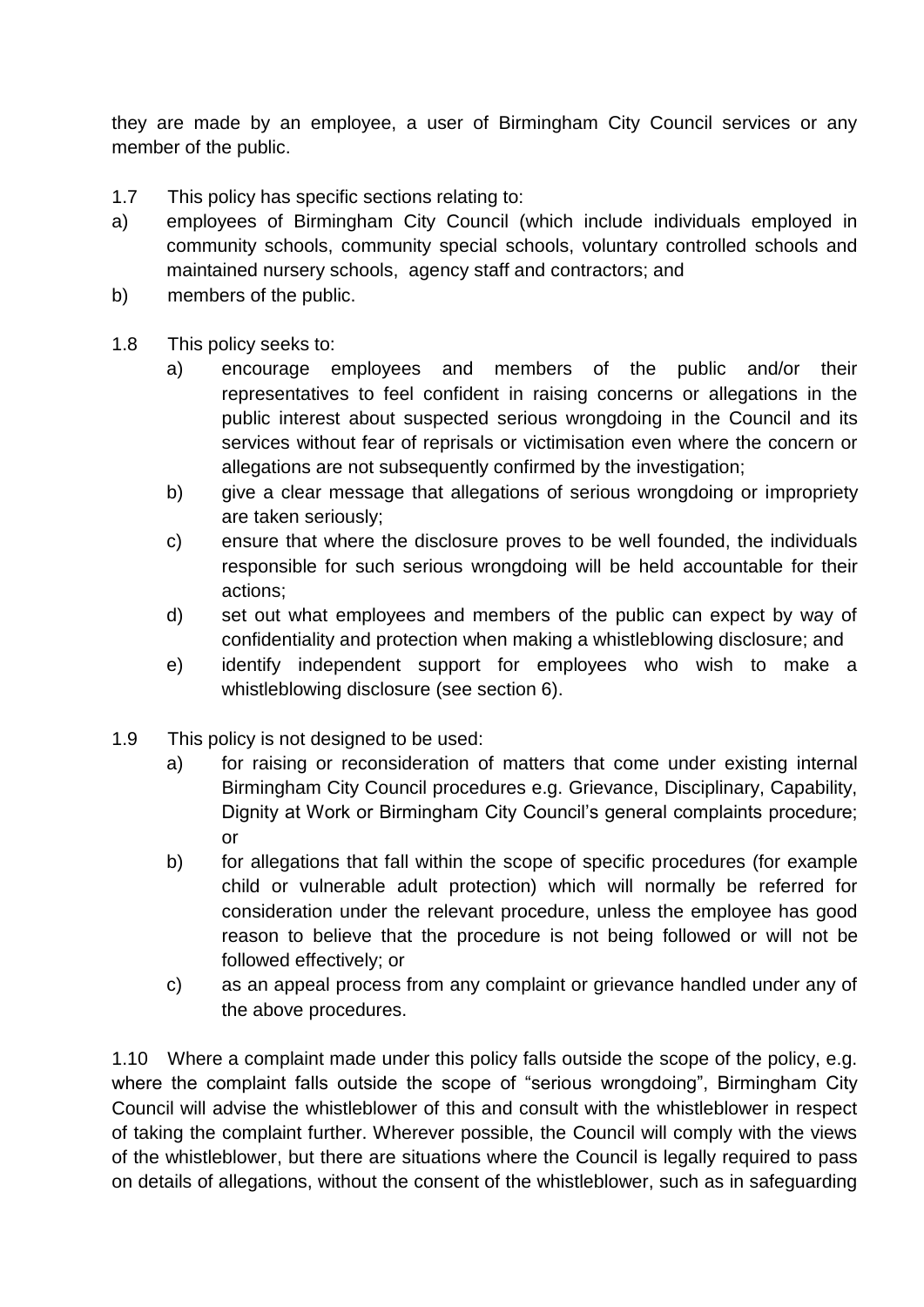matters, or where the allegations relate to serious criminal activity undertaken by individuals outside the Council.

1.11 Likewise, if an allegation made under either of the other above complaints processes falls under the remit of a "serious wrongdoing", the Council will notify the whistleblower of this and investigate the allegation under this process.

## 2. **Disclosures made by Birmingham City Council employees, Agency Staff, and any other individuals working for the Council or Schools supported by the Council The Public Interest Disclosure Act 1998 ("PIDA")**

2.1 PIDA is designed to encourage and enable employees (which includes Agency Staff and any other individual working for the Council or school supported by the Council) to raise any concerns about any suspected serious wrongdoing, an illegal act or a dangerous situation within the organisation.

2.2 This is called making a "Protected Disclosure" under the Act, and when it is made in the public interest and in accordance with this policy, an employee is legally protected from harassment or victimisation as a result of the disclosure.

2.3 The person making the disclosure does not have to be directly or personally affected by the serious wrongdoing, but the disclosure must be made in the public interest.

2.4 To be protected, the disclosure must be in the public interest and raise a concern that:

- a) a criminal offence (e.g. fraud, corruption or theft) has been/is likely to be committed;
- b) a person has failed, is failing or is likely to fail to comply with any legal obligation to which he is subject;
- c) a miscarriage of justice has been/is likely to occur;
- d) the health or safety of any individual has been/is likely to be endangered;
- e) the environment has been/is likely to be damaged;
- f) public funds are being used in an unauthorised manner;
- g) Birmingham City Council's Constitution (including Standing Orders, Financial Regulations etc.) has not been observed or is being breached by a City Councillor(s) and/or a Council Officer(s);
- h) sexual or physical abuse by any member of staff on service user is taking place;
- i) unlawful discrimination is occurring to any member of staff or service recipient in relation to the legally protected characteristics of age, disability, gender reassignment, marriage and civil partnership, pregnancy and maternity, race, religion and belief, sex, and sexual orientation (see guidance on Equality Act at http://www.equalityhumanrights.com/advice-andguidance/new-equality-act-guidance/equality-act-guidance-downloads/);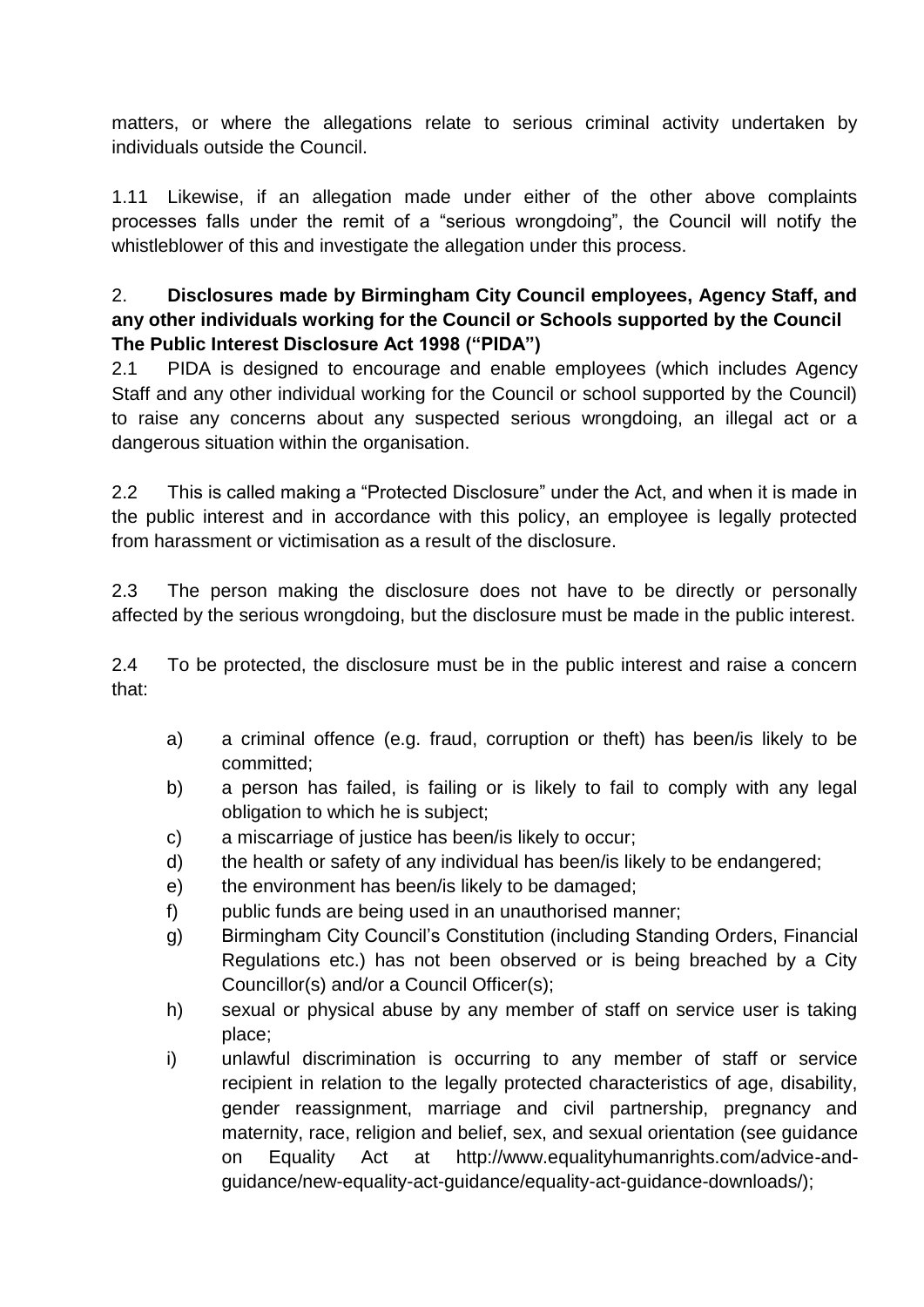- j) any other form of improper action or conduct is taking place. This could include breaches of the regulation requiring school governors to "act with integrity, objectivity and honesty and in the best interests of the school" (The School Governance (Roles, Procedures and Allowances) (England) Regulations 2013) and breaches of the 'Nolan Principles of Conduct Underpinning Public Life' (Schedule 1);
	- k) information relating to any of the above is being deliberately concealed or attempts are being made to conceal the same.

2.5 PIDA will protect any employee or worker making a Protected Disclosure, irrespective of whether or not the disclosure relates to information gained in the course of their employment (e.g. a protected disclosure made by an employee acting as a service user would still fall under the PIDA protection).

2.6 If an Employee does not feel comfortable making a disclosure to the Council, he/she may be entitled to make a disclosure to other prescribed persons. For further information please see Schedule 2.

#### **3. Individuals employed or working in schools**

3.1 Individuals employed in schools falling under the Council's whistleblowing scheme (community schools, community special schools, Pupil Referral Units, Voluntary Controlled Schools and maintained nursery schools) are normally expected to raise their concerns within the school.

3.2 Employees in schools are expected to use school procedures such as grievance and anti-harassment where appropriate.

3.3 Where the Employee working in a school considers one or more incidents amount to a safeguarding incident, they should make a report under the Schools Safeguarding policy.

- 3.4 However, if the employee has good reason to believe that
	- a) the complaint or whistleblowing will not be managed properly within the school, or
	- b) that he/she will be exposed to victimisation as a result of the complaint; or
	- c) the concern is about another school or another service provided by Birmingham City Council;

then the employee may make the complaint directly to Birmingham City Council. People who make a complaint to Birmingham City Council about the school in which they work should set out why they feel unable to make the complaint directly to the school.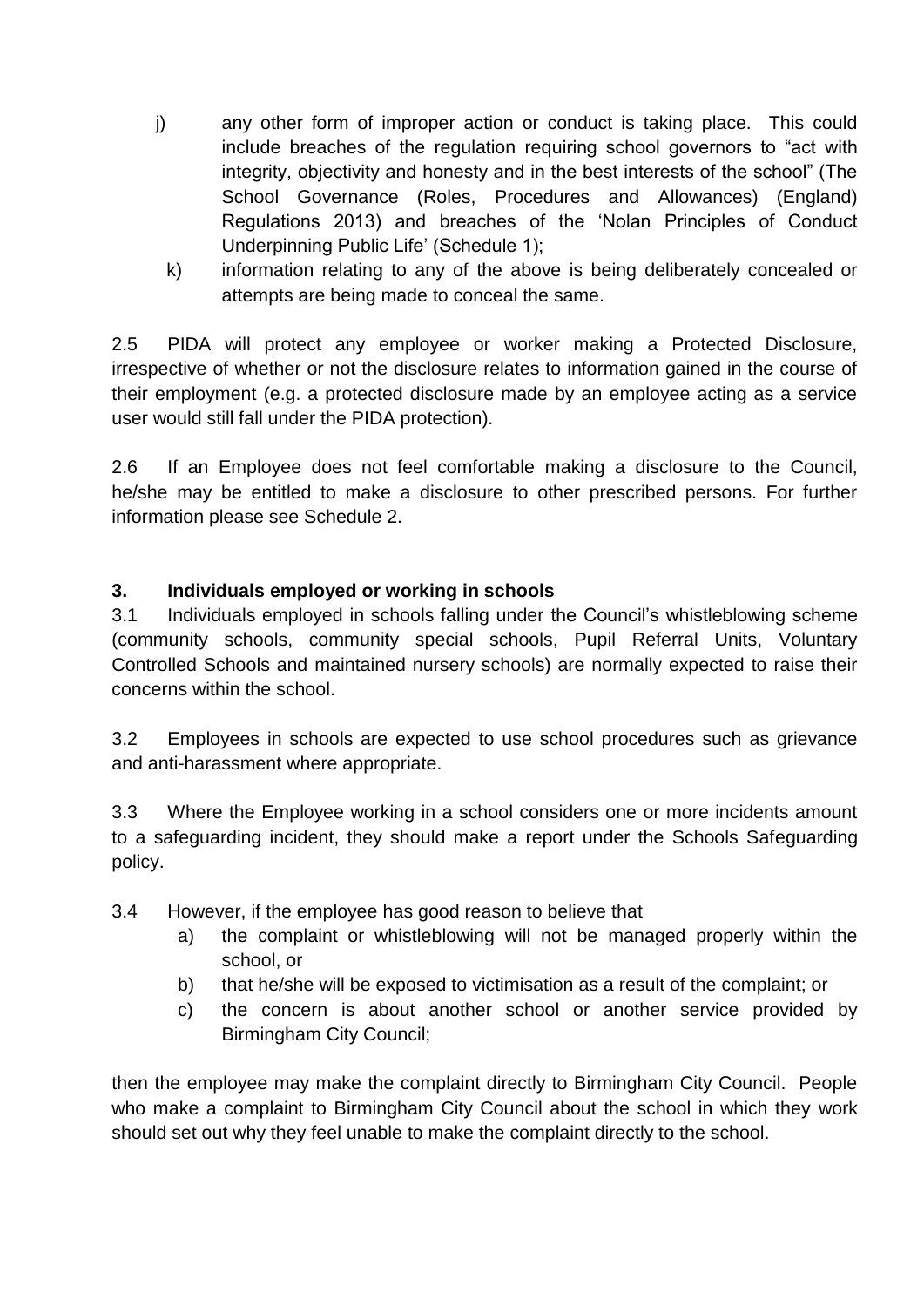3.5 In community schools, community special schools, voluntary controlled schools, Pupil Referral Units and maintained nursery schools, the City Council expects the disclosure to be made to the Head Teacher and/or Chair of Governors unless there are circumstances in which the employee or worker feels that disclosure in this way is not appropriate or has or will not have been dealt with satisfactorily, in which case disclosure may be made directly to the City Council, in accordance with this policy, as set out in 3.4 above.

3.5 This policy requires the Head Teacher or Chair of Governors in a community, community special, voluntary controlled or maintained nursery school to respond to a disclosure in the same way as the City Council would respond. The Head Teacher or Chair of Governors, as the case may be, is expected to seek advice as necessary from the City Council.

#### **4. Advice to employees wishing to raise a concern or make a disclosure**

4.1 Employees who have major concerns arising from their employment may wish to seek advice from their union or the charity Public Concern at Work (0207 404 6609 – http://www.pcaw.org.uk), to see whether the information which they wish to report would meet the definition of a 'qualifying disclosure' and whether they should be using this procedure, or some other procedure.

4.2 Alternatively, for council employees, confidential support is also available via the Employee Assistance Programme, which can be accessed via People Solutions.

4.3 For employees of schools that have purchased this Employee Assistance Programme service, please contact your manager for access details.

#### **5. Whistleblowing by members of the public**

5.1 Unlike disclosures by employees, the Public Interest Disclosure Act does not cover disclosures by members of the public.

5.2 However, the Council considers that any disclosures or allegations made by members of the public in respect of serious wrongdoing should be handled in the same way as disclosures made by employees.

5.3 Once a disclosure from a member of the public has been received by the Council, it will be handled in the same way as a disclosure made by an employee under the Public Interest Disclosure Act.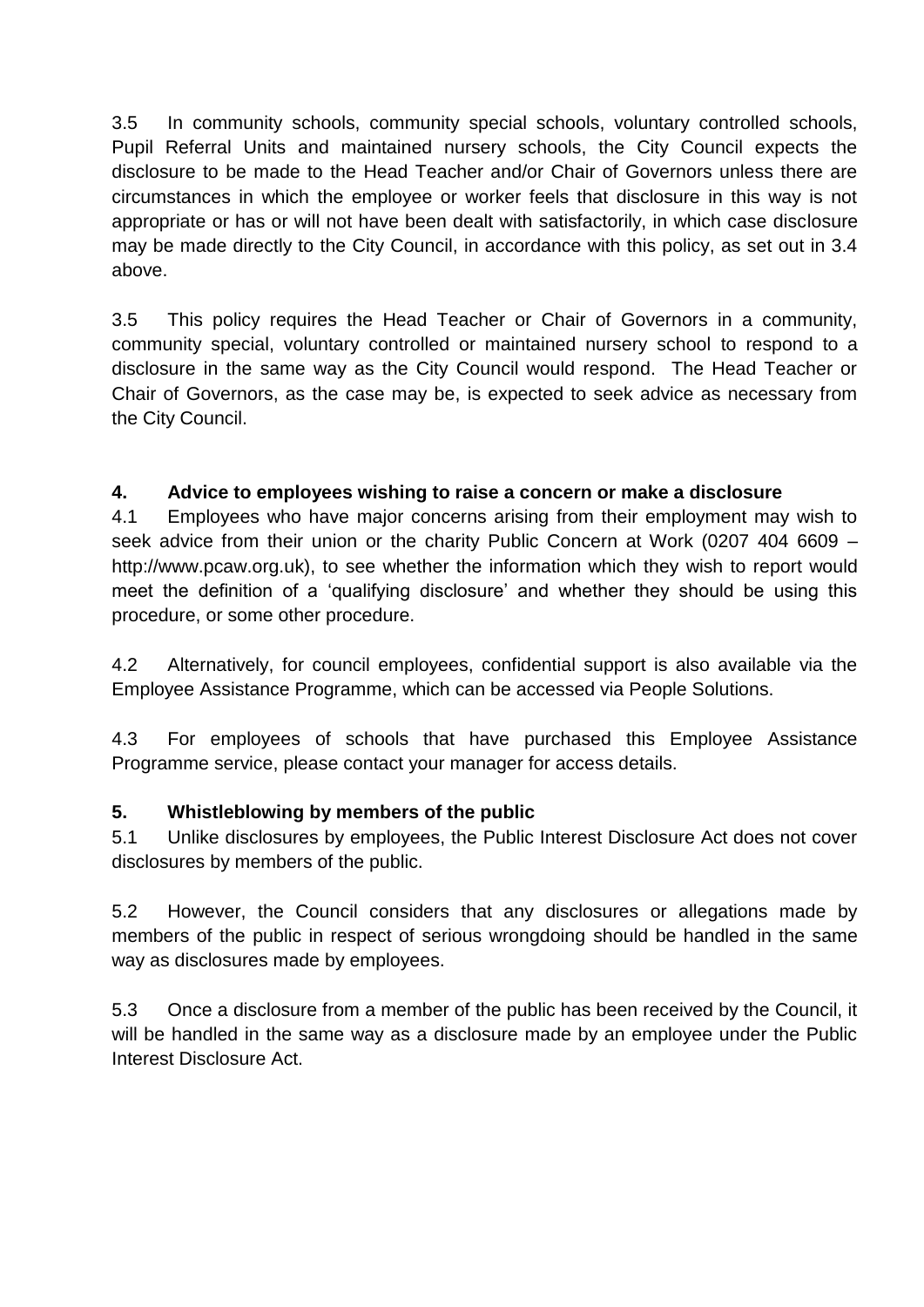#### **6. How to report an actual or suspected serious wrongdoing**

 $e$ -mail to whistleblowing@birmingham.gov.uk;

6.1 A person who wishes to report any suspected serious wrongdoing ("a disclosure") to the City Council should contact the City Council either by

|             | post to:- | Whistleblowing<br>c/o the Director of Legal Services<br><b>Birmingham City Council</b><br>PO BOX 15992<br>Birmingham<br><b>B2 2UQ</b>                                                                                                                                                                                                                                                                                |  |
|-------------|-----------|----------------------------------------------------------------------------------------------------------------------------------------------------------------------------------------------------------------------------------------------------------------------------------------------------------------------------------------------------------------------------------------------------------------------|--|
| or          |           |                                                                                                                                                                                                                                                                                                                                                                                                                      |  |
| telephone:- |           | 0121 303 7602, setting out the following information:                                                                                                                                                                                                                                                                                                                                                                |  |
|             |           | Name<br>(unless they wish to be anonymous)<br>(unless they wish to be anonymous)<br>Contact details<br>Who has committed the alleged serious wrongdoing?<br>What is the nature of the alleged serious wrongdoing?<br>Is the person making a disclosure employed by Birmingham<br>City Council?<br>If not, does that person work in a school (if so which one)?<br>Is the person a service user/member of the public? |  |

6.2 Council employees are also entitled to make a Protected Disclosure through their manager, if they feel confident in approaching their manager to report a concern or allegation of serious wrongdoing that falls under this policy. The manager must follow the obligation of confidentiality, but must, as soon as possible, and no later than 2 working days after receiving the Protected Disclosure, log the disclosure in accordance with 8.1 above, and then confirm to the employee concerned, in writing or email, that this matter has been recorded.

6.3 In the event that an employee does not feel comfortable in making a disclosure to the Council, they are entitled to also make a Protected Disclosure to a number of other organisations. For further information as to whom, other than the Council, a protected disclosure can made, see:

https://www.gov.uk/government/uploads/system/uploads/attachment\_data/file/360648/bis-14-1077-blowing-the-whistle-to-a-prescribed-person-the-prescribed-persons-list-v4.pdf

## **7. How the Council will respond to a disclosure**

7.1 The Council will acknowledge receipt of a disclosure, whether it has been made by a member of the public and/or an employee, within 2 working days.

7.2 The Council will then consider and decide whether the disclosure falls under the whistleblowing criteria and, if not, will, wherever possible, seek the whistleblower's consent as to how the disclosure will be investigated using the appropriate council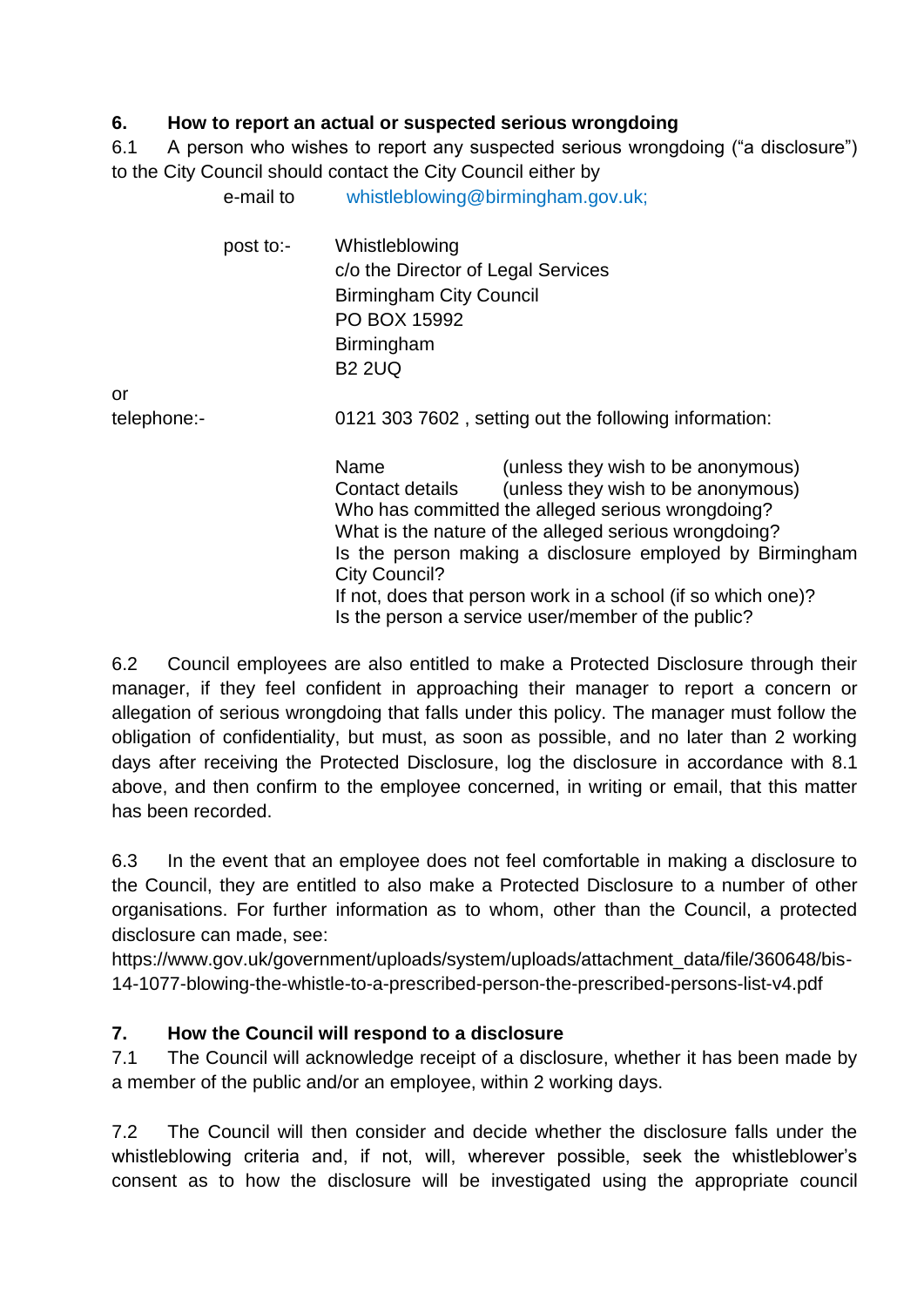procedure(s) (such as the 'Your Views' process of the City Council). The Council's decision will be given to the person making the disclosure, wherever possible, as soon as possible after receipt of disclosure, and no later than 5 working days after acknowledging receipt of the disclosure.

7.3 The decision letter should state who will be handling the disclosure, how that person can be contacted, what action is likely to be taken and when the employee or worker might expect to hear the outcome of the disclosure. A further letter, summarising progress to date, should be sent within another ten working days, and if the matter has not been resolved at that time the letter should include an estimate of how long it is likely to be before a full response can be provided.

7.4 However, there are situations where the Council is legally required to investigate, under separate procedures, without the consent of the whistleblower, such as investigating allegations of ill-treatment or abuse of children or vulnerable adults (safeguarding). In these circumstances, the Council will, wherever possible, advise the whistleblower that the disclosure will be investigated under another process, but there may be situations where it is not appropriate to disclose the existence of these investigations.

7.5 When the disclosure is considered to come under the whistleblowing policy, and the Council has assigned an investigator, he/she will contact the whistleblower, within a further 10 working days, to advise them of the following:

- a) the arrangements for confidentiality;
- b) how the person making the disclosure will be expected to contribute to the investigation;
- c) the outcome of any discussions which may have taken place over anonymity;
- d) an estimate of how long the investigation is likely to take;
- e) the name of the investigator appointed to undertake the investigation;
- f) the right of an employee to representation by a recognised trade union or work colleague at any meeting; and
- g) the right of any non-employee to seek support and representation at any meeting.

7.6 Birmingham City Council, wherever possible, will seek to advise the whistleblower of the outcome of the investigation. However, the Council is bound by the Data Protection Act and the Human Rights Act in respect of allegations relating to individuals, and may not be able to disclose information where legal proceedings are pending.

7.7 The use of this whistleblowing process does not automatically amount to acceptance by the City Council that the information provided is necessarily a qualifying disclosure.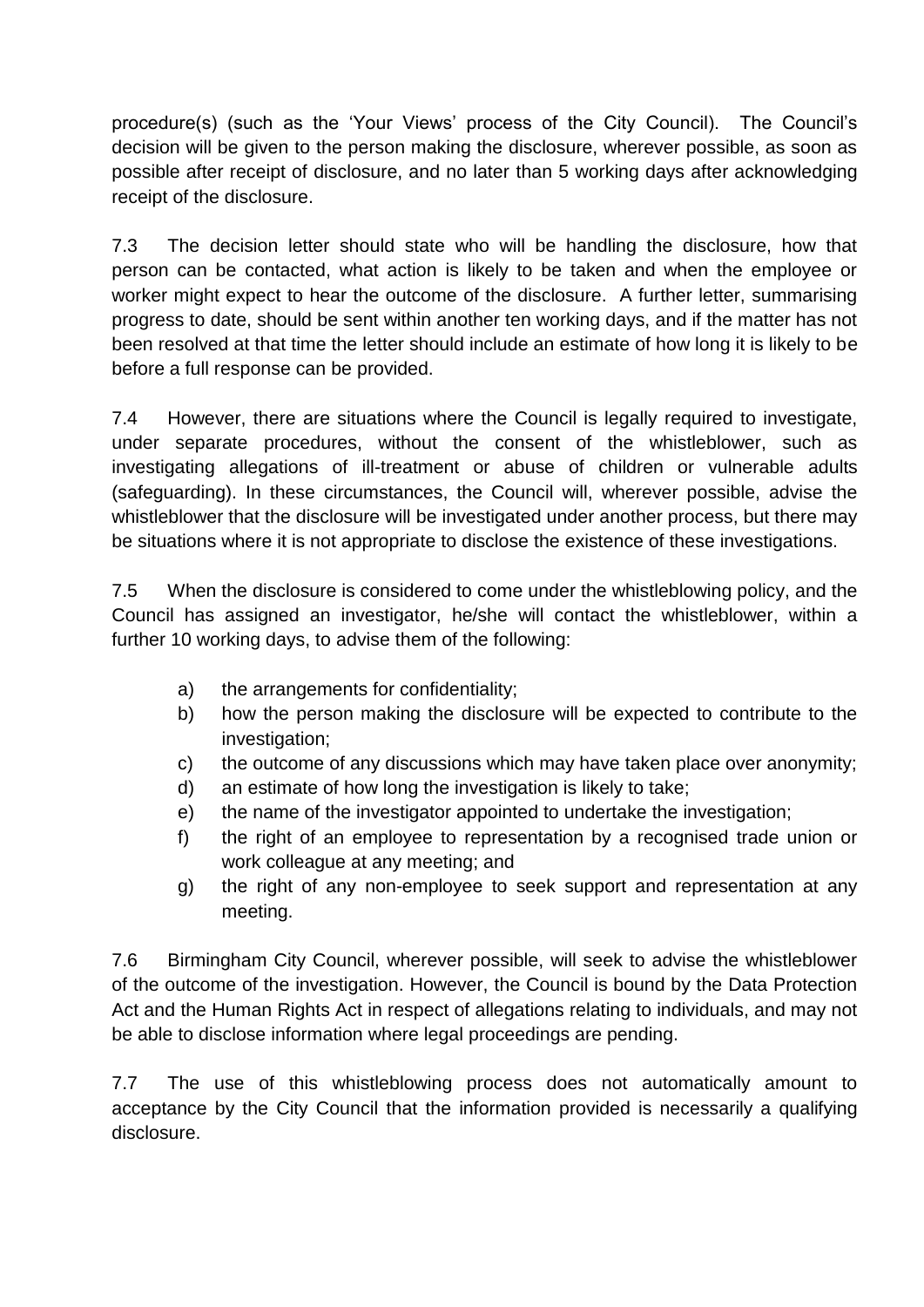7.8 For monitoring purposes the City Council keeps a list of communications received from people using this whistleblowing process. This information is used for monitoring purposes and to detect if there are areas where there is a high incidence of alleged serious wrongdoing.

### **8. Confidentiality and anonymity**

8.1 Although the PIDA does not refer to the confidentiality of concerns raised in a qualifying disclosure, there is a widespread assumption that such a disclosure will be treated in confidence as a means of preventing victimisation. Birmingham City Council will seek to avoid disclosing information identifying any whistleblower, even if the Council considers that the disclosure, by the Whistleblower, falls outside the scope of a qualifying disclosure. However, there are situations where, due to the circumstances of the alleged serious wrongdoing, it is impossible to avoid disclosing information identifying any whistleblower. In these circumstances, Birmingham City Council will consult with the whistleblower prior to the disclosure taking place and offer support.

8.2 There may also be situations where the Council may be obliged to disclose information, such as where there are legal proceedings following on from the investigation of the whistleblowing investigation. This may require the disclosure of witness statements or correspondence, and there is even the possibility that the whistleblower may be expected to give evidence at any hearing. In these circumstances, the Council should discuss the implications for the whistleblower if he or she proceeds with the disclosure, and where appropriate, discuss appropriate support arrangements.

8.3 Birmingham City Council may also be required to disclose the identity of the whistleblower to third parties, where necessary for the purposes of undertaking investigations e.g. where the allegations relate to serious criminal offences where the Council considers that the Police should investigate.

8.4 Anonymous complaints will be considered but, depending on the information given and the credibility of the evidence, there may not be enough information for a proper investigation without the investigator being able to contact the whistleblower for further information and, in these circumstances, there may not be sufficient evidence to pursue an investigation.

8.5 Birmingham City Council, as a public authority, is subject to the Freedom of Information Act. This means that there is a presumption that Birmingham City Council discloses any information it holds, unless that information falls under one or more exemptions and, in most cases, that the application of that exemption is in the public interest.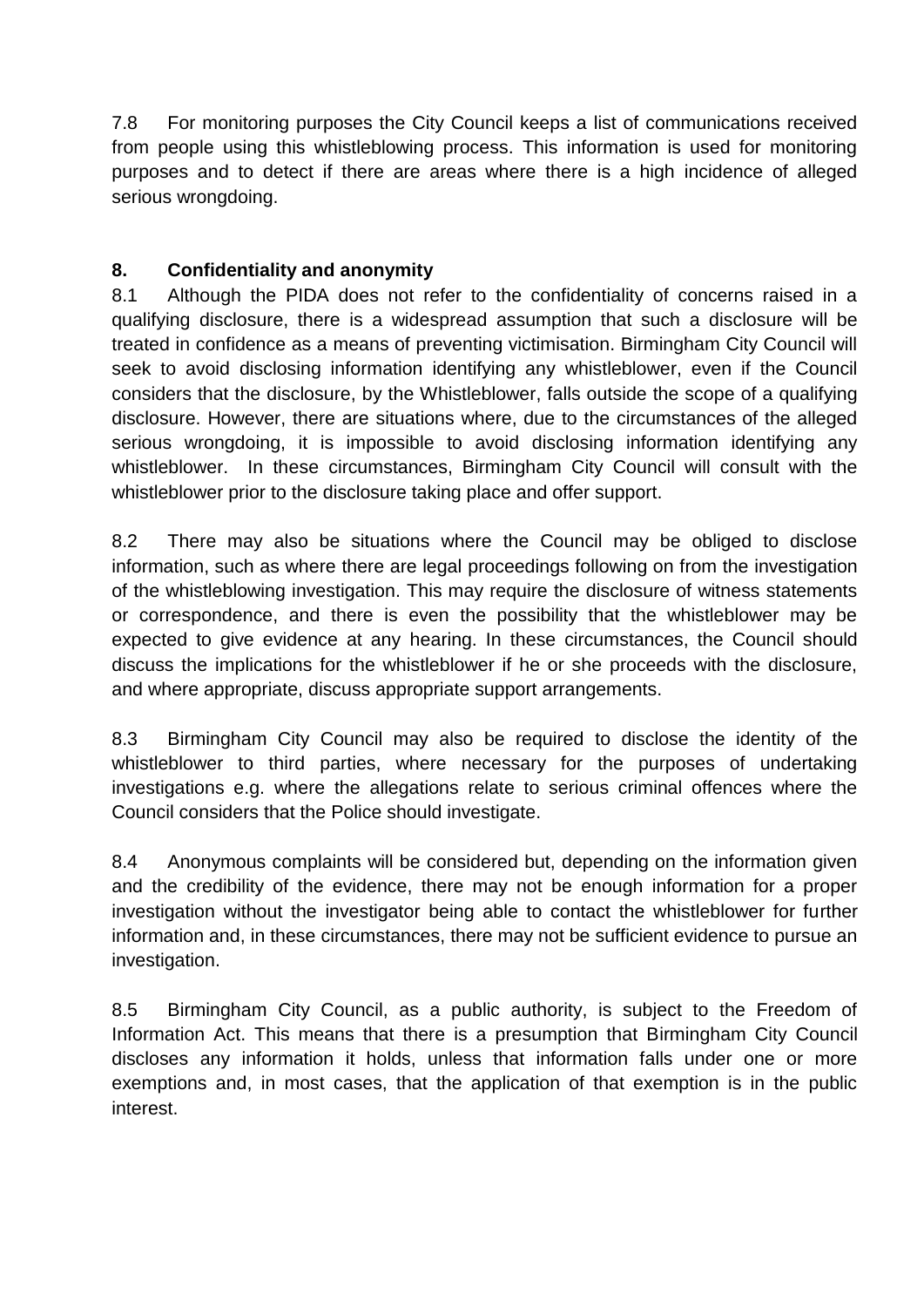8.6 The Freedom of Information Act contains exemptions that may be applicable to permit the withholding of information identifying the whistleblower, including:

- s.40 Personal Data.
- s.41 Information which, if disclosed, would give rise to an actionable breach of confidence.

8.7 If Birmingham City Council receives a request for information identifying a whistleblower, it will contact the whistleblower to seek their views in respect of the disclosure or withholding of the information requested and, wherever possible, it will seek to comply with those views.

8.8 The Council is mindful, in reconciling the legal obligation to disclose information it holds under the Freedom of Information Act 2000, of its legal obligations under:

- d) The Public Interest Disclosure Act 1998 to avoid the discrimination or victimisation of employees; and
- e) The Health and Safety at Work etc. Act 1974, to protect the health and safety (including mental health) of employees.

## **9. Protecting an employee whistleblower**

- 9.1 Employees are protected if:
	- they honestly think what they report is true:
	- they think they are telling the right person; and
	- they believe that their disclosure is in the public interest.

9.2 Any employee who makes a 'qualifying disclosure' which meets the definition in the Public Interest Disclosure Act is legally protected against victimisation for whistleblowing. The City Council has adopted this procedure in order to encourage early internal whistleblowing and demonstrate its commitment to preventing victimisation. If an employee claims that, despite that commitment, he or she has been victimised because of blowing the whistle, he or she should make a further complaint under this whistleblowing procedure directly to the Director of Legal Services.

9.3 An employee has the right to complain of victimisation as a result of any whistleblowing to an employment tribunal.

9.4 Any employee who victimises a whistleblower could:

- be subject to an internal council investigation and potential disciplinary action, including potential dismissal;
- face a civil claim personally, as the affected whistleblower could be entitled to directly issue a legal claim against the culprit.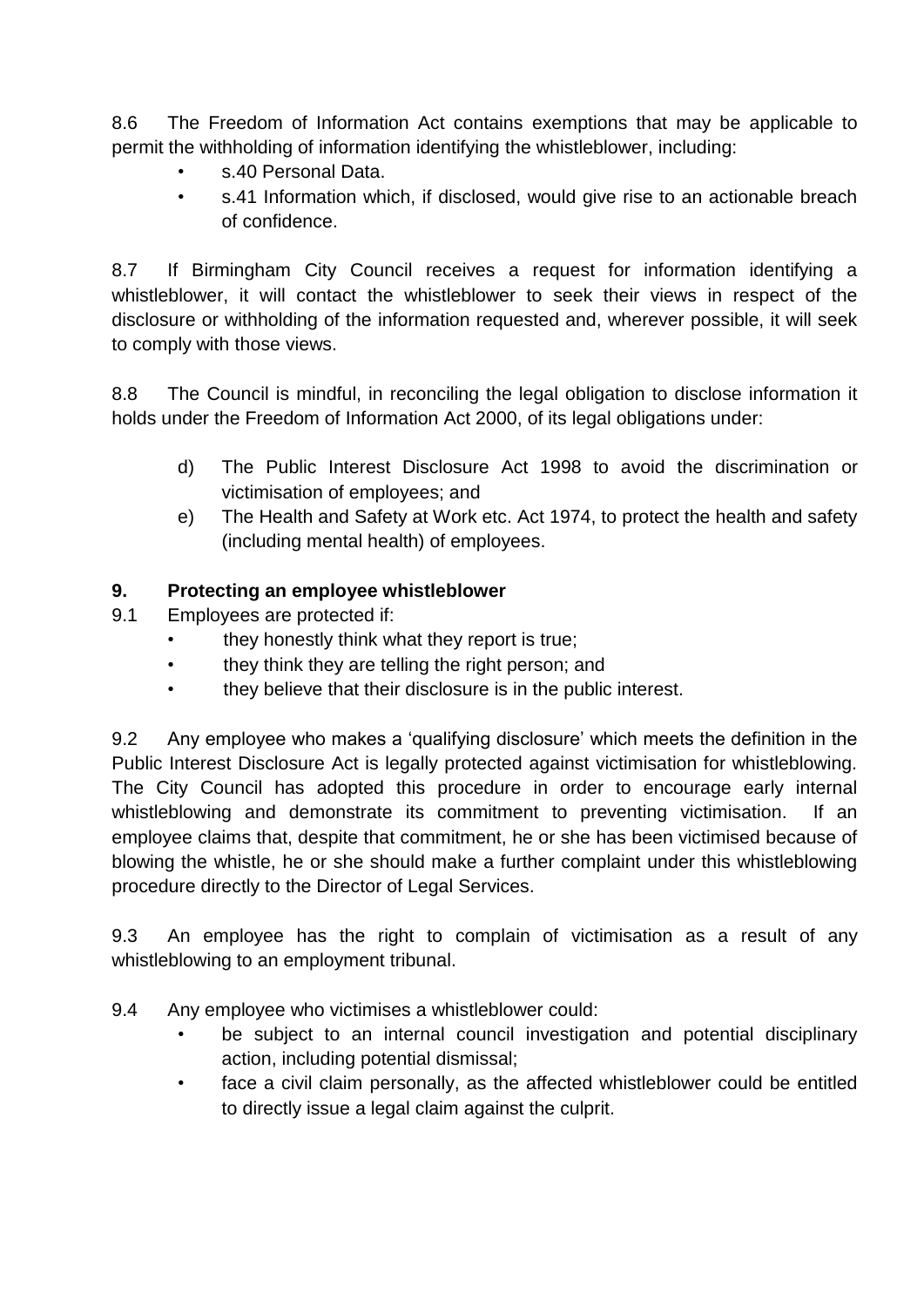#### **10. Recording and monitoring complaints**

10.1 Birmingham City Council is legally required to maintain a list of concerns raised by employees made under the Public Interest Disclosure Act. Inclusion in this list does not amount to acceptance that the communication amounts to a Protected Disclosure and any subsequent decision that the matter falls outside the Act will be added to the record on the list.

10.2 The Council will also record all disclosures of serious wrongdoing made by members of the public.

10.3 For the purposes of investigating whether or not there are any systemic issues that need to be addressed, and to monitor the performance of any investigation, an anonymised summary of all disclosures of serious wrongdoing, made by employees or members of the public, will be sent on a monthly basis to:

- a) the Head of Service for the area to which the complaint relates; and
- b) the Deputy Leader of Birmingham City Council.

10.4 The Council will record details of all complaints made under this policy, anonymising the identity of the whistleblower and use this information for the purposes of identifying areas of concern, which may indicate further action is required, and where appropriate, share this information with other appropriate regulatory bodies.

10.5 Both lists are maintained in accordance with the Data Protection Act 1998.

10.6 A report on the number of concerns will be published annually. This report will not include any information identifying any whistleblower.